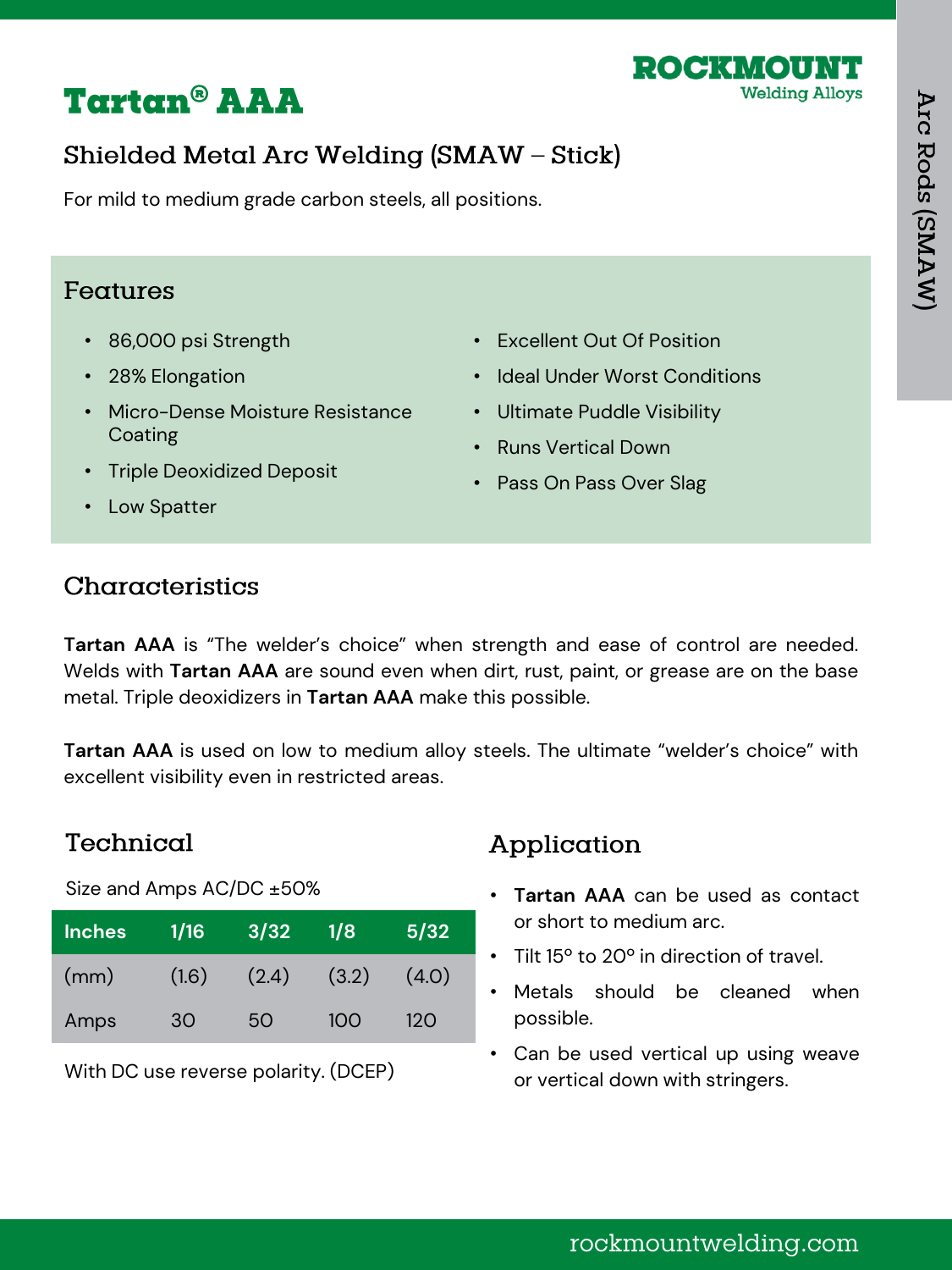



## Shielded Metal Arc Welding (SMAW - Stick)

For mild and low alloy steels.

#### Features

- Ultra Low Spatter
- 80,000psi Strength

• Easy Slag Removal

- Contact Electrode, Easy To Use
- Ideal Buzz Box Electrode
- Exceptional Out Of Position

### Characteristics

**Tartan A** is an ideal electrode for general mild and low alloy steel applications. It has been specially developed for the maintenance welder. **Tartan A** runs with ease in all positions producing a sound weld deposit with minimum operator skill. Stringer or weave beads may be used with equal success. Vertical welds are simple either up or down.

**Tartan A** has a wide range of amperage settings which make it easy use on thin, thick or poor fit-up applications. **Tartan A** exhibits excellent crack resistance with low alloy steels. Deposits exhibit excellent machinability.

### Technical

Size and Amps AC/DC ±50%

| <b>Inches</b> | 1/16            | 3/32  | 1/8   | 5/32  |
|---------------|-----------------|-------|-------|-------|
| (mm)          | (1.6)           | (2.4) | (3.2) | (4.0) |
| Amps          | 25 <sub>1</sub> | 50    | 80    | 100   |

With DC use reverse polarity. (DCEP)

# Application

- Hold electrode at a slight incline in the direction of travel.
- For vertical or overhead welds lower amperage setting, weave and move fast enough to prevent weld puddle from dropping.